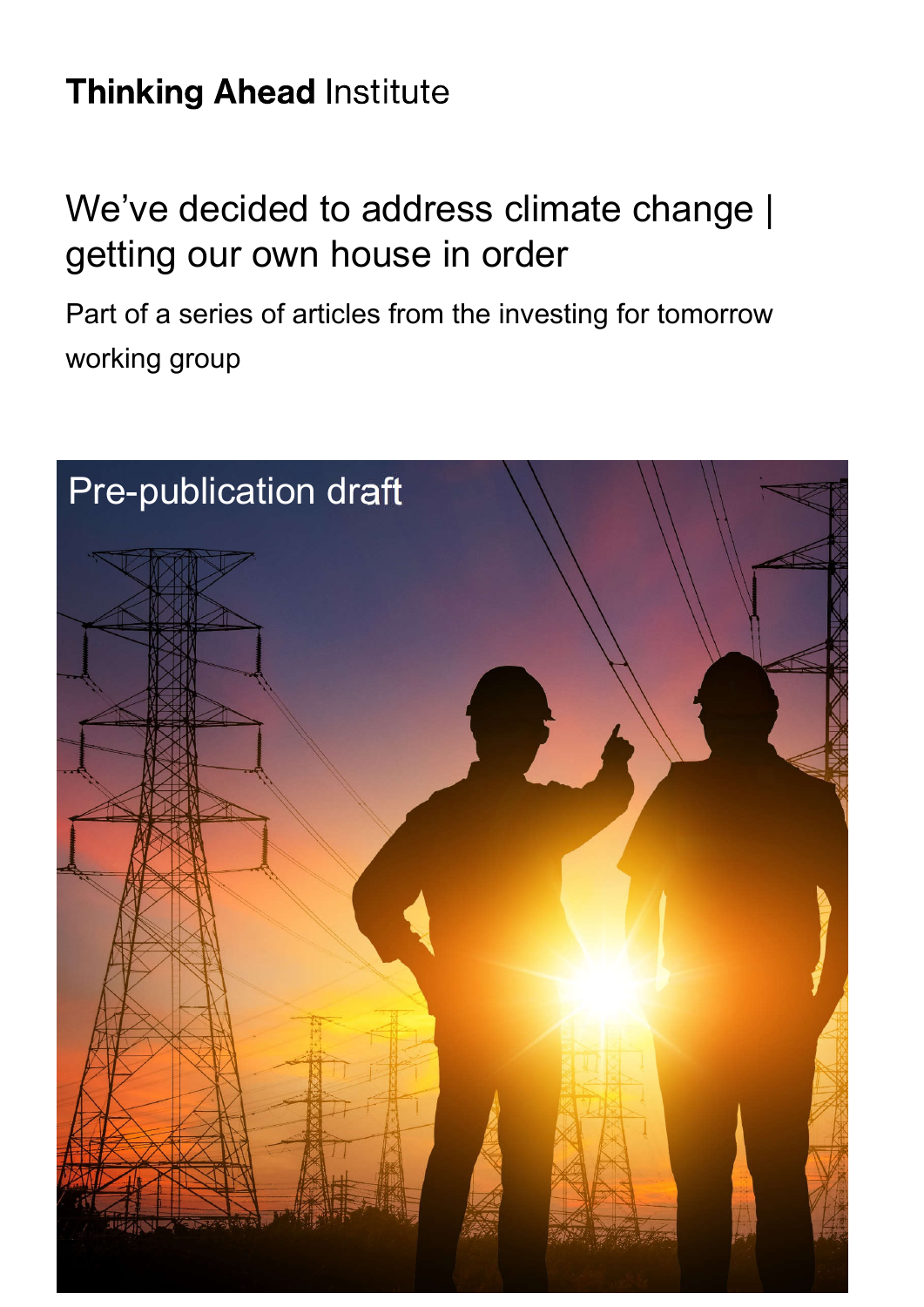## **Investing for tomorrow working group**

This document has been written by members of the Thinking Ahead Group 2.0 (Tim Hodgson and Jess Gao) following the research and discussion conducted by the Thinking Ahead Institute's investing for tomorrow (IFT) working group. The authors are very grateful to the members of the working group for their input and guidance but stress that the authors alone are responsible for any errors of omission or commission in this paper.

The key objective of this working group is to produce research outputs that can usefully guide investors to establish and set a pathway to achieve their climate ambitions. Beyond this, we hope the outputs help them to become a driving force in transforming the global economy to be compatible with the 1.5C climate target.

The members of this working group are as follows:

- **Jyoti Banerjee (North Star Transition)**
- Adrian Benedict (Fidelity International)
- Kate Bromley (QIC)
- **James Burgess (BTPS)**
- Tracy Burton (Coronation)
- **Jeff Chee (Willis Towers Watson)**
- **-** Helen Christie (Univest)
- **Tom Cullen (S&P Dow Jones Indices)**
- **Ed Evers (Ninety One)**
- Charlotte Gibson (Ninety One)
- **•** Philip Greenheld (QSuper)
- **Arthur Grigoryants (RWC)**
- **James Harris (CQSM)**
- **Michael Jabs (Kraft Heinz Pension)**
- Liisa Juntunen (QMA)
- Matt Lanstone (Capital Group)
- **Ben Leale-green (S&P Dow Jones Indices)**
- **Alison Loat (OPTrust)**
- Tom Lyons (Allspring Global Investments)
- **EXEC** Zak May (IFM Investors)
- **Beccy Mitchell (Exeter University)**
- **Herschel Pant (AXA IM)**
- **Jeroen Rijk (PGB Pensioendiensten)**
- **Elena Shatrova (Santander AM)**
- Leo Taglieri (Barclays Pension)
- **Jodie Tapscott (AllianceBernstein)**
- **Lucy Thomas (NSW Treasury Corporation)**
- **Adrian Trollor (NSW Treasury Corporation)**
- Nacho Valiñani (Pensions Caixa 30)
- Jaco van der Walt (RBC Global Asset Management)
- **Sarah Wilson (Nuveen)**
- **-** Debra Woida (Willis Towers Watson)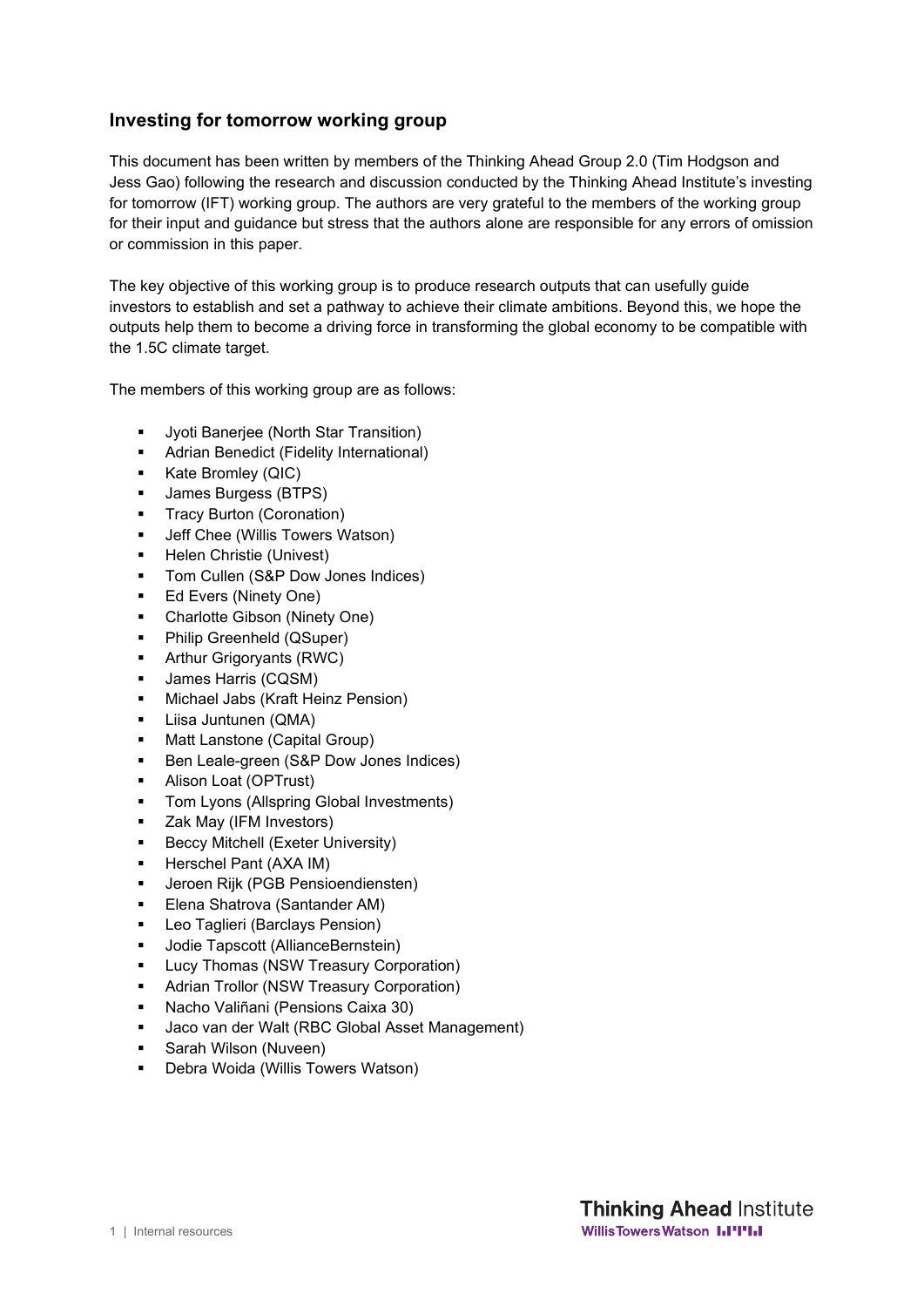## **In short…**

This paper, indeed this series of papers, is written from the perspective of the asset owner. It is the decisions of asset owners in respect of how to deal with climate change that will have the biggest impact on the actions of other organisations in the investment chain. We present 32 ideas for actions

that asset owners can take to implement their climate ambition. The first 16 actions relate to decarbonising an organisation's own portfolio, but also form a foundation for the second set of 16 actions which target changing the climate trajectory. We do not see these ideas as a complete list. For



example, we do not include more 'indirect' actions like knowledge sharing and/or setting a good example through policies and actions regarding an organisation's own emissions.

The practicality of some of the actions can be debated. The intention here is to provide clarity on what needs to be done if we truly wish to see net-zero emissions in future. Having achieved the necessary clarity, we will then be able to judge whether our more practical actions will help or harm our achievement of the long-term objective.

We also note that these actions are specifically targeted at climate change. There is growing awareness that climate issues are unlikely to be adequately addressed without simultaneously addressing other issues such as biodiversity loss, inequality and the circular economy. These issues will feature in our future paper on climate beliefs.

## **Recap | choosing your level of climate ambition**

In paper two of this series, *Our house is on fire?!*1, we introduced a spectrum of increasing climate ambition. At the left-hand end, the minimum position is defined as complying with regulation (which either is, or is likely to become, more onerous). At the right-hand end, the most ambitious position is defined as running an investment portfolio so as to assist the creation of a net-negative-emissions economy. The paper further noted that the spectrum contains a discontinuity. To the left of the discontinuity, the focus is all about decarbonising the portfolio while to the right, the ultimate goal becomes a decarbonised economy. This is illustrated in the figure below.

<sup>1</sup> *Our house is on fire?! Should we do something? | setting your climate ambition*, Thinking Ahead Institute, 2021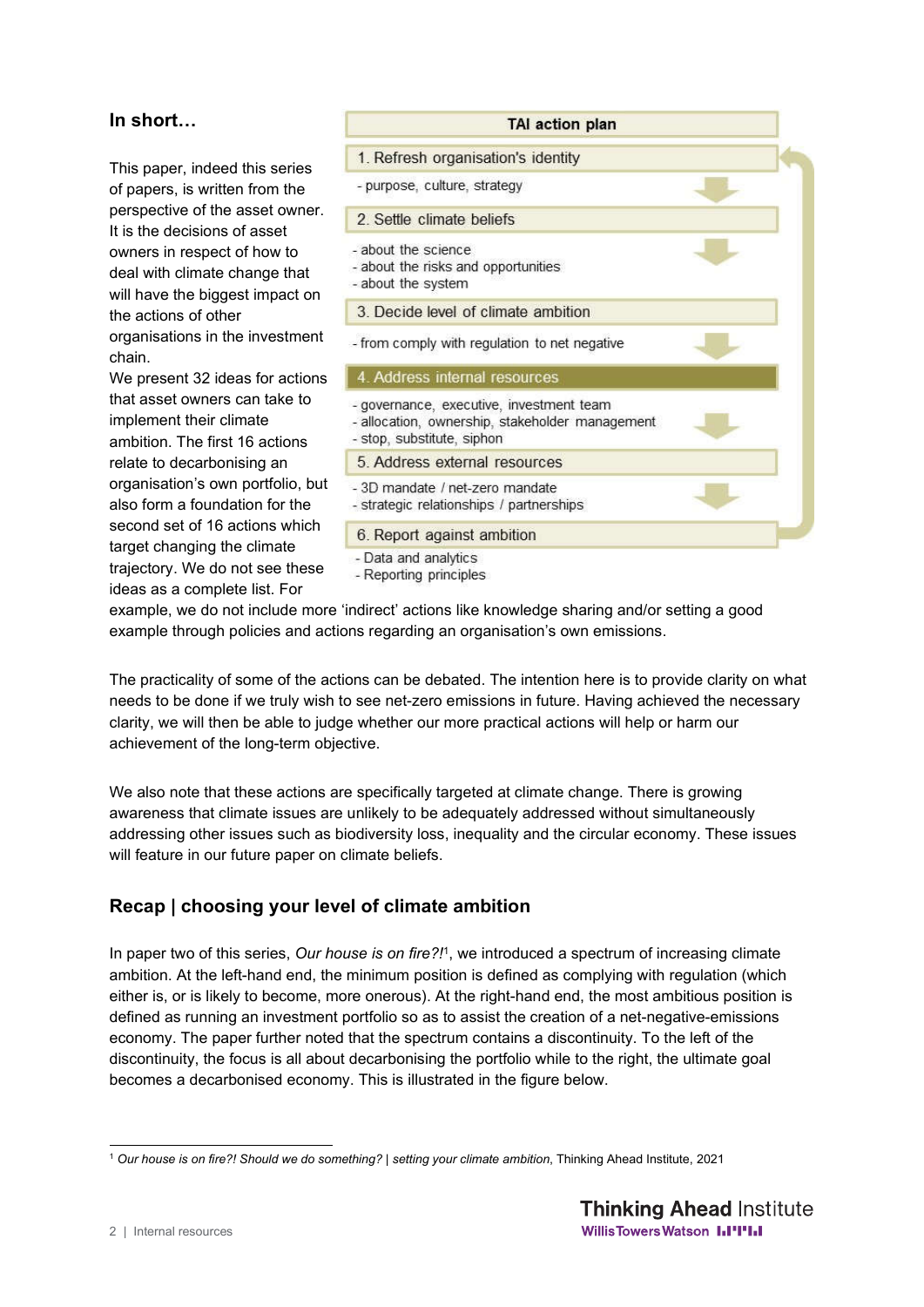

In passing, we note that a public net-zero commitment automatically places the investment organisation to the right of the discontinuity.

## **We've chosen our level of ambition | what's next?**

In essence, this paper is a list of 32 actions that asset owners can take to implement their climate ambition. However, there is some framing we can provide which will helpfully make that list less daunting and/or more appealing.

First, we take as a given that the executive team at every asset owner is already fully and gainfully employed. In the short term, therefore, resources must be considered as a constraint. For this we invoke a principle that gained a lot of airtime within the working group: "we do what we can with what we've got". In the short term this is a prioritisation exercise and, potentially, an invitation to stop doing some other things. Over the longer term, resources can be added and this will allow a greater number of actions to be adopted. In case it serves as a useful data point, we polled the working group members on what "the asset owner response to net-zero commitments, in terms of internal resources, will be (NB not 'should be')" – 37% believed there would be an increase in headcount (at asset owners) to reflect the additional work, 44% believed headcount would be static but the quality of personnel would be upgraded, and 19% believed there would be no material response.

Second, we suggest that it is useful to use different lenses to view the climate change problem in more manageable pieces. We use three lenses which we label function, action and activities, as described below. The function and action lenses relate to actions that can be taken to decarbonise the portfolio. The activities lens describes the high-level activities that are necessary to reduce, and eliminate, the emissions from the underlying economy.

## **Function lens**

We describe the functions within an asset owner as comprising of governance, an executive and investment. For all but the largest asset owners, the investment function is typically outsourced to an asset manager. The executive function can be outsourced (to a fiduciary manager, or OCIO), and this has been a growing trend over the last few years, albeit that the majority of asset owners still retain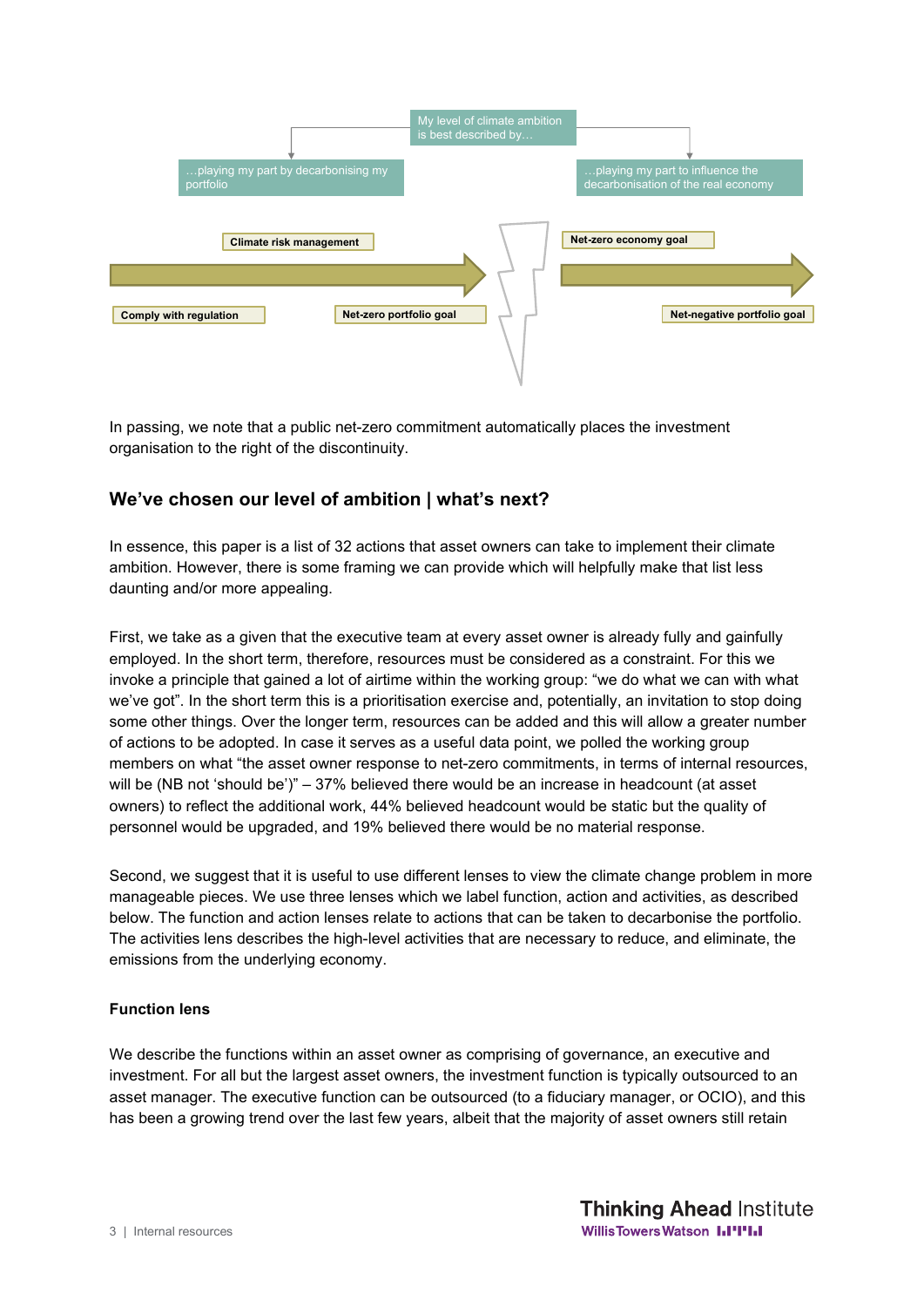this function in-house. The governance function, of course, cannot be delegated. We allocate some of the actions that apply to these different functions.

The big issue here, arguably amplified by climate change considerations, is whether asset owners are adequately resourced in these functions. Previous polling within the Thinking Ahead Institute suggested that governing teams are generally weaker than they need to be (see box). In addition, many asset owners have a small executive, and no underlying investment team. In this light, it is sobering to reflect on the opinion of the Australian financial services regulator that a superfund (asset owner) with an asset value below A\$30bn (US\$23bn) should consider itself subscale.

Governing boards are generally weaker than they need to be to act as counter-balance to executive teams (55 votes,

| Strongly agree    | 29% |
|-------------------|-----|
| Agree             | 40% |
| Neutral           | 22% |
| <b>Disagree</b>   | 9%  |
| Strongly disagree | በ%  |

## **Action lens**

The actions an asset owner undertakes comprise of allocation (or portfolio construction), ownership (engagement), and stakeholder management. Similar to the governance function above, we believe that stakeholder management is the only action that cannot be outsourced. Ownership, or engagement, efforts should be intensified, but can be outsourced. The allocate action includes strategic asset allocation, total portfolio approach, divestment, primary investment and anything else that changes portfolio weights.

### **Activities lens**

We suggest there are three high-level activities that are necessary to create a net-zero world – stop, substitute and siphon.

- **Stop**: means shutting down financially-productive but emitting assets before their natural end of life, implying a likely loss in capital value. The likely loss in capital value can be considered an insurance premium that we are willing to pay in order to protect the rest of our portfolio. If emissions are allowed to continue, the rise in global temperatures is likely to exceed 3C, at which point portfolio values are likely to be significantly and permanently impaired
- **Substitute**: means investing in assets / business models (new or scale up) that substitute for the emitting activities that must stop. Examples of substitutes include renewable electricity and batteries instead of fossil fuels, building with wood rather than concrete and steel where possible (and with climate-neutral cement and steel where not possible), natural shading and ventilation instead of air conditioning etc.
- **Siphon**: means investing in negative emissions technologies now if we wish to see impact at scale in 20 years' time. These negative emissions technologies can be nature-based solutions as well as new technologies such as carbon capture.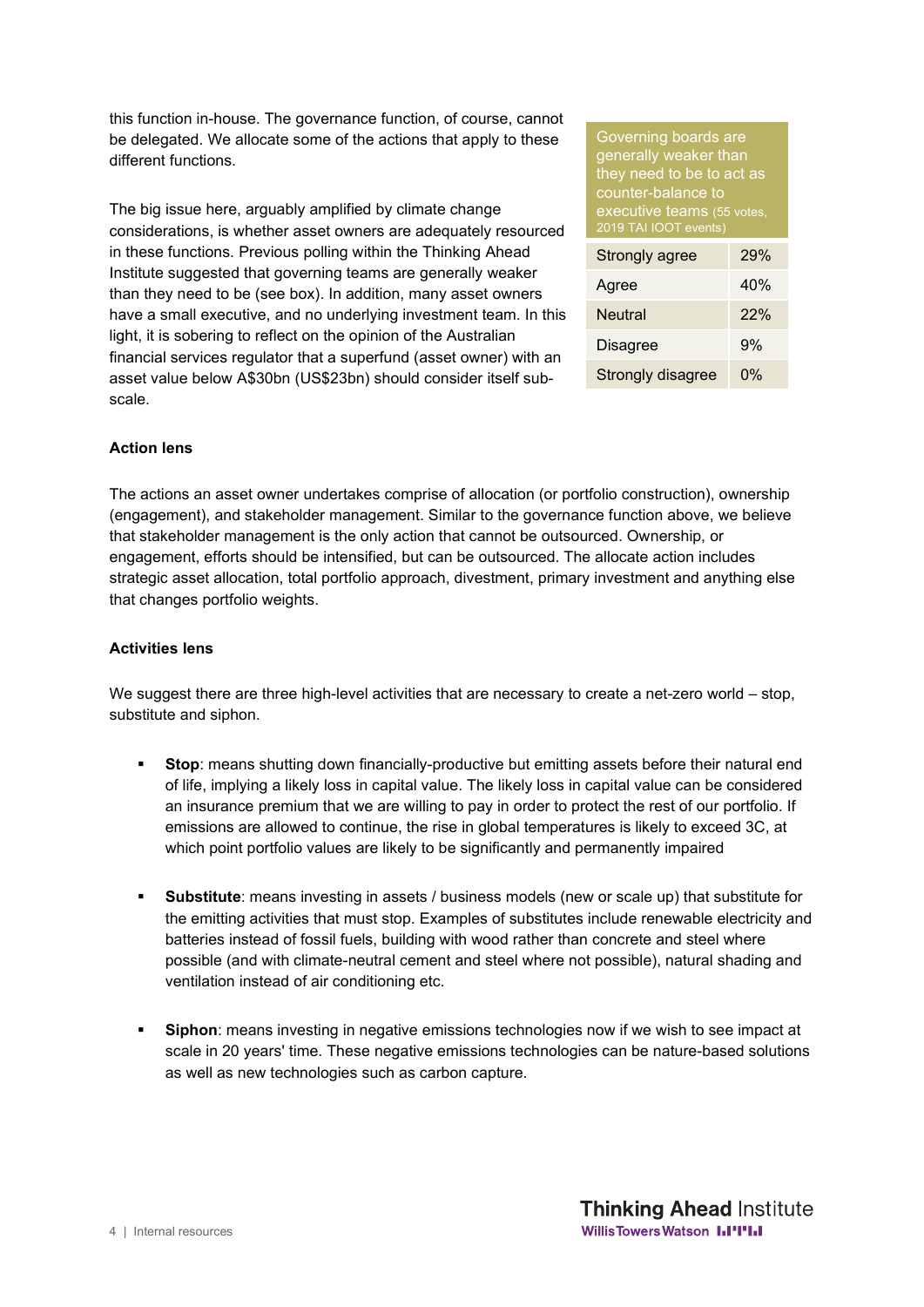# **Actions targeted at decarbonising the portfolio**

The first 16 actions below are compatible with a desire to decarbonise an asset owner's own portfolio. Or they can be considered as foundational steps for asset owners that wish to implement the second list of 16 actions targeted at changing the climate trajectory.

Function lens | governance

1. Appoint climate expert(s) to board and/or independent climate advisors

An asset owner can only really take action to address climate change with the support of its governing board. If follows that the board will be able to provide better support if it has access to trusted climate expertise – either in the form of one or more board members, and/or from independent climate advisers.

2. Increasing time allocation to climate on governance agenda and/or new climate committee

Governance board agendas are always full and therefore, this action is essentially calling for an appropriate priority and time allocation to be given to climate implications.

3. Determine if internal resources are adequate given fund's size and organisational preferences and beliefs, including buy vs build decision

Decarbonising a portfolio will require an ongoing series of difficult decisions far into the future. It is part of the board's responsibility to ensure that the fund has access to the appropriate resources to ensure that quality decisions are made in a timely manner.

#### Function lens | executive

4. Increase/reallocate internal resources between allocate, ownership and stakeholder management

The executive's role is to implement the decarbonisation strategy agreed with the governing board. This will involve decisions over resource allocation between the different actions they can take.

5. Set climate training policy

We believe all asset owners (and all investment organisations) should make a deliberate decision regarding formal climate training, which will carry budget implications. We further believe that best-in-class climate training uses external climate experts, and is compulsory for all employees.

#### Function lens | investment

6. Enhance investment decision making with better climate data and analytics

This suggested action is more a destination than an event. It does, however, imply a shift in resource allocation through the purchase of better data and/or commitment of more resource to analysis of existing data.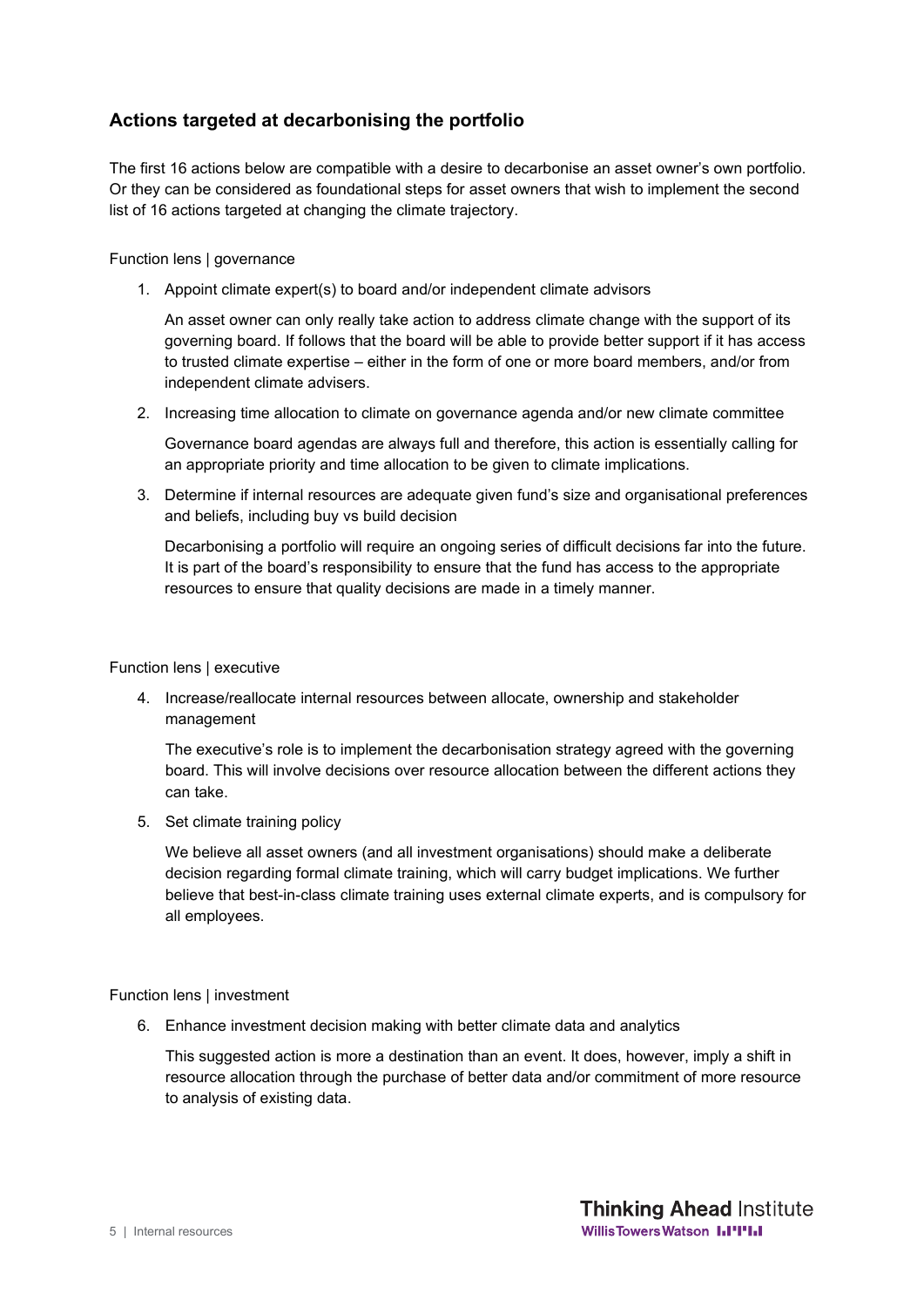Action lens | allocate

7. Move along the spectrum away from strategic asset allocation (SAA) towards total portfolio approach (TPA)

One of the key characteristics of TPA is that all assets pre-qualify for consideration on equal terms and are considered on their merits, whereas SAA introduces constraints (the asset class bucket may already be 'full'). Future climate solutions may not fit typical asset class buckets – a TPA process ensures these do not "slip between the cracks".

8. Move to 3D-lite mandates for managers

In a climate context, 3D mandates will set risk, return and decarbonisation objectives for the asset manager. 3D-lite mandates will seek to achieve these through integrated ESG and engagement. Full-on 3D mandates would target real-world decarbonisation and will be explored below.

9. Consider divestment from high emission assets without adequate transition plans

While we have a preference for engagement as in #8 immediately above, divestment is an option for decarbonising a portfolio.

#### Action lens | ownership

10. Improve engagement and voting policy and/or employ overlay specialist

To assist with the necessary transition, we believe greater attention and resources should be given to engaging with investee companies. One way to increase the effectiveness of these efforts is to benefit from the scale provided by an overlay specialist…

- 11. Join at least one climate collaboration group
	- …and a second way to access the benefits of scale is to join a climate collaboration group.
- 12. Increase public policy engagement

To achieve certain climate-related ends there are some actions that are more effectively done, or only possible to be done, by the public sector. This implies a need to increase investment industry efforts at engaging with the public sector. In this first list of 16 actions, we might be asking for a formalisation of things like a "say on climate".

#### Action lens | stakeholder management

13. Improve climate communication and reporting policy (eg climate impact dashboard)

We believe reporting on progress, or not, towards the goal of decarbonising the portfolio is a fundamental part of good stakeholder management<sup>1</sup>.

14. Alignment (on climate) among governance board, executives, the investment team and thirdparty providers

<sup>1</sup> Two existing TAI papers are relevant here, and the subject will be covered again later in this series. Please see *How warm is your portfolio? Our take on the temperature rating of portfolios* and *Climate dashboard reporting.*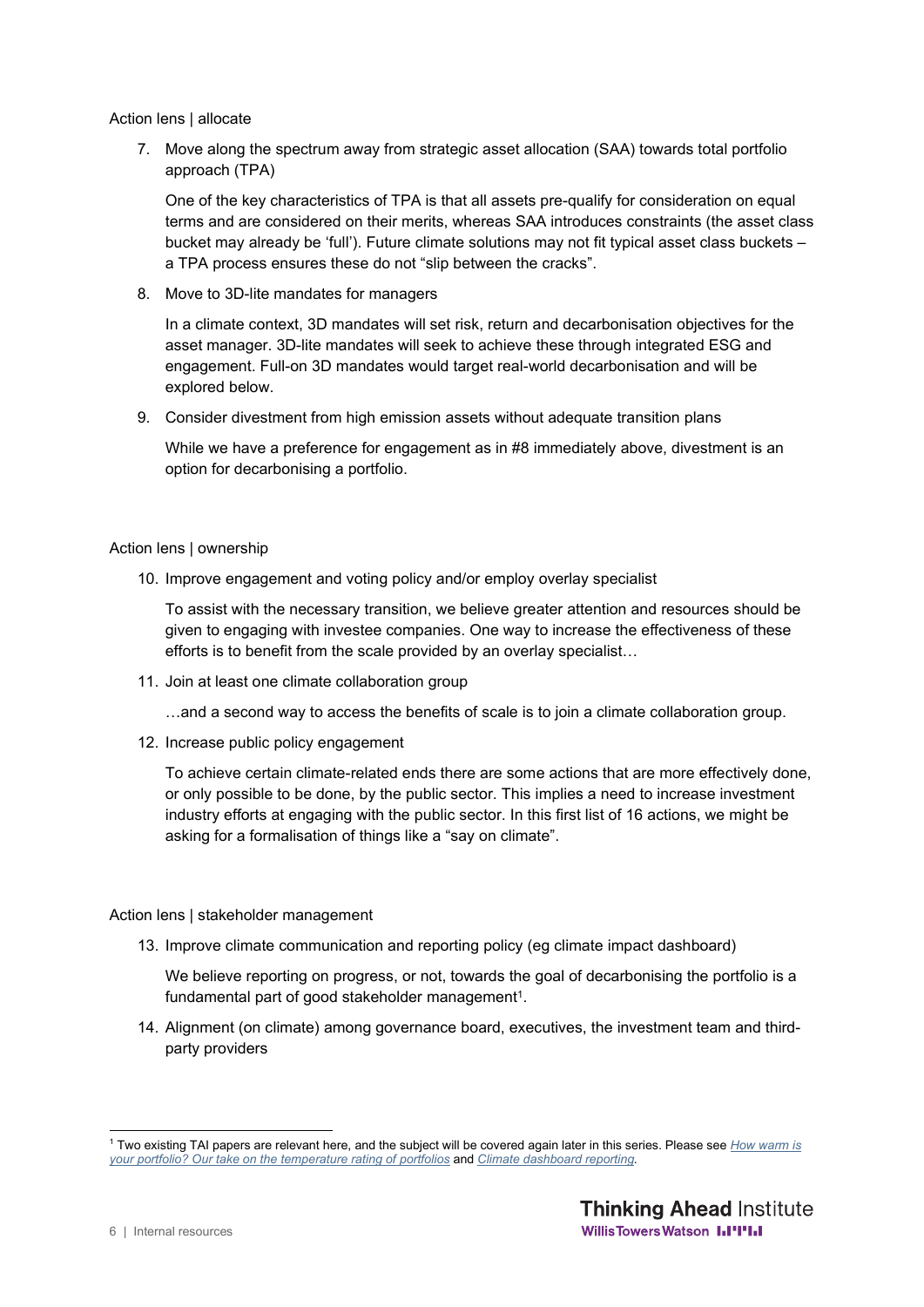Overall effectiveness is enhanced when the different functions and actors are aligned. The task here is to allocate sufficient time to conversations in order to allow differences to be identified and discussed.

- 15. Manage relationships and communication among members, sponsors, internal team and external providers
- 16. Produce a public statement of the organisation's forward-looking plan on decarbonisation

Public statements are typically uncomfortable as they carry a degree of risk. However, they also provide transparency and accountability, and therefore a degree of external 'support' to follow through on the plan.

## **Actions targeted at changing the climate trajectory**

For those asset owners that wish to go further than decarbonising their own portfolio, we now provide 16 additional actions targeted at changing the climate trajectory. This group will include those asset owners that have made a net-zero commitment. For the avoidance of doubt, these asset owners are now pursuing two objectives as they now have an explicit climate objective in addition to their riskadjusted return objective. As a consequence, they have entered the world of 3D investing, where they need to manage risk, return and impact. We will discuss 3D mandates in the next paper of this series.

We ask the reader to note that we are attempting to create a useful framework here. To do so, we are taking a somewhat 'purist' position rather than a practical or pragmatic position. We have chosen this position because it provides greater clarity; practicality and pragmatism can be added in later. To illustrate by example, consider a fossil fuel company that we will label an 'emitter'. However, the company could also have a renewable energy division (we will label as 'substitute'), or even be developing carbon capture and storage technologies ('siphon'). The question then becomes whether it is acceptable for all three divisions to exist in 2050 and for the whole to be considered a net-zero company. From our previous paper, *Our house is on fire?!*, we discussed the belief around net-zero emissions versus absolute-zero emissions and concluded, because of higher wildfire and melting permafrost emissions in a hotter future, we should aim for absolute-zero emissions. Consequently, the position we take in this paper, and in the actions below, is that 'emitters' must be shut down, not allowed to continue with 'siphon' offsets. For the company we are considering here, then, by 2050 it would have two divisions of renewables and carbon capture.

As can be seen in the table, we have allocated the actions targeted at changing the climate trajectory to the intersection of the action and activities lenses. As one further note before we dive in, some of the actions need to be considered at the same time. For example, we would suggest #18 (underweighting emitters) is more powerful alongside #24 (forcing transition on the unimprovables) and #25 (encouraging transition for the improvables).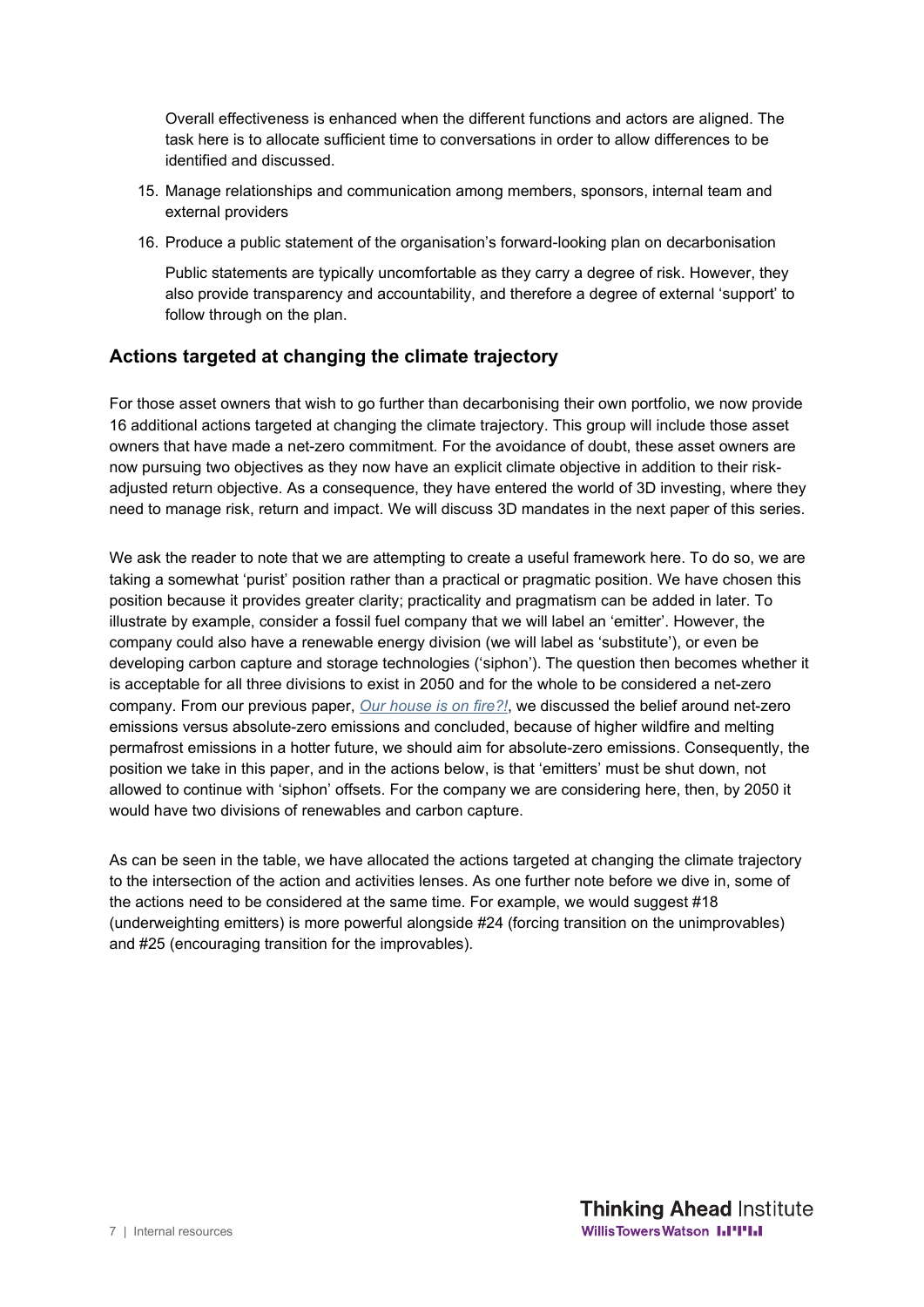|                   | <b>Allocate</b>                                                                                                                                                                                                                                                                                                                                                     | <b>Ownership</b>                                                                                                                                                                                                                                                           | <b>Stakeholder management</b>                                                                            |
|-------------------|---------------------------------------------------------------------------------------------------------------------------------------------------------------------------------------------------------------------------------------------------------------------------------------------------------------------------------------------------------------------|----------------------------------------------------------------------------------------------------------------------------------------------------------------------------------------------------------------------------------------------------------------------------|----------------------------------------------------------------------------------------------------------|
| <b>Stop</b>       | 17. Do not subscribe to new capital raisings (inc.<br>$debt)^1$<br>18. Underweight emitters <sup>1</sup>                                                                                                                                                                                                                                                            | 24. Force transition on the unimprovables (eg<br>no new fossil fuel exploration, no new fossil fuel<br>infrastructure, wind-down / net-zero plan)<br>25. Encourage transition for the improvables<br>26. Amplify voice (collaborate or overlay)<br>27. Lobby public sector | 30. Create and publish policy(ies)<br>31. Publish investment case justifying<br>actions to stop emitters |
| <b>Substitute</b> | 19. Overweight substitutes <sup>1</sup><br>20. Subscribe to new capital raisings <sup>1</sup><br>21. Primary investment, including public-private<br>partnerships - renewables capacity, distribution,<br>electrification, energy efficiency, replacement<br>technologies (can be old (eg wood) or new (eg<br>hydrogen))<br>22. Track changing consumer preferences | 28. Support substitutes ('be a good, long-term<br>owner') - encourage, advise, provide network<br>introductions<br>27. Lobby public sector                                                                                                                                 | 32. Ensure any 'carbon hump' does<br>not breach pre-agreed decarbonisation<br>pathway                    |
| <b>Siphon</b>     | 23. Primary investment into carbon capture and<br>storage (eg Sky Diamonds) [apply usual future<br>economic viability filter]                                                                                                                                                                                                                                       | 29. For climate investments, trust existing<br>private market model (GP ownership<br>decisions), or create new buy-and-hold platform<br>27. Lobby public sector                                                                                                            | 32. Ensure any 'carbon hump' does<br>not breach pre-agreed decarbonisation<br>pathway                    |

#### Action lens | allocate

17. Do not subscribe to new capital raisings (including debt) $1$  [stop]

The end game is to help emitting businesses wind down and cease operations. The immediate action therefore is to stop providing them with new capital.

18. Underweight emitters<sup>1</sup> [stop]

The action is to underweight, not to divest. The aim is to send a signal similar to that sent by divesting, but to retain a voice and right to engage (see below). If the climate thesis is correct then this action will also be good for (relative) returns as the value of emitting businesses should fall (but will be less good, privately, than divesting).

19. Overweight substitutes<sup>1</sup> [substitute]

Again, this action is about sending a signal of support. It should also be good for returns (relative and absolute) if the climate thesis is correct.

20. Subscribe to new capital raisings<sup>2</sup> [substitute]

This allows the substitute companies to scale-up faster than through re-investing cash flow alone. This action would be expected to be good for returns, risk reducing and positive on impact through aiding the transition to a more sustainable economy.

21. Primary investment, including public-private partnerships [substitute]

The amount of capital required to transition the economy to a decarbonised form is estimated to be around several trillions of dollars per annum. Investment is required in renewables capacity, electricity distribution, electrification, energy efficiency, and replacement technologies (can be old (eg wood) or new (eg hydrogen)).

22. Track changing consumer preferences [substitute]

Transitioning an economy will be a leap into uncertainty, and so we cannot be certain which substitutes will be required. This will require monitoring and agility.

23. Primary investment into carbon capture and storage [siphon]

<sup>&</sup>lt;sup>1</sup> Oil majors present a particular challenge as they could be raising capital for their renewables business while still spending capital on exploration for fossil fuels. Emitters with a valid decarbonisation plan and/or making a contribution to the decarbonisation of the real economy should not necessarily be underweighted.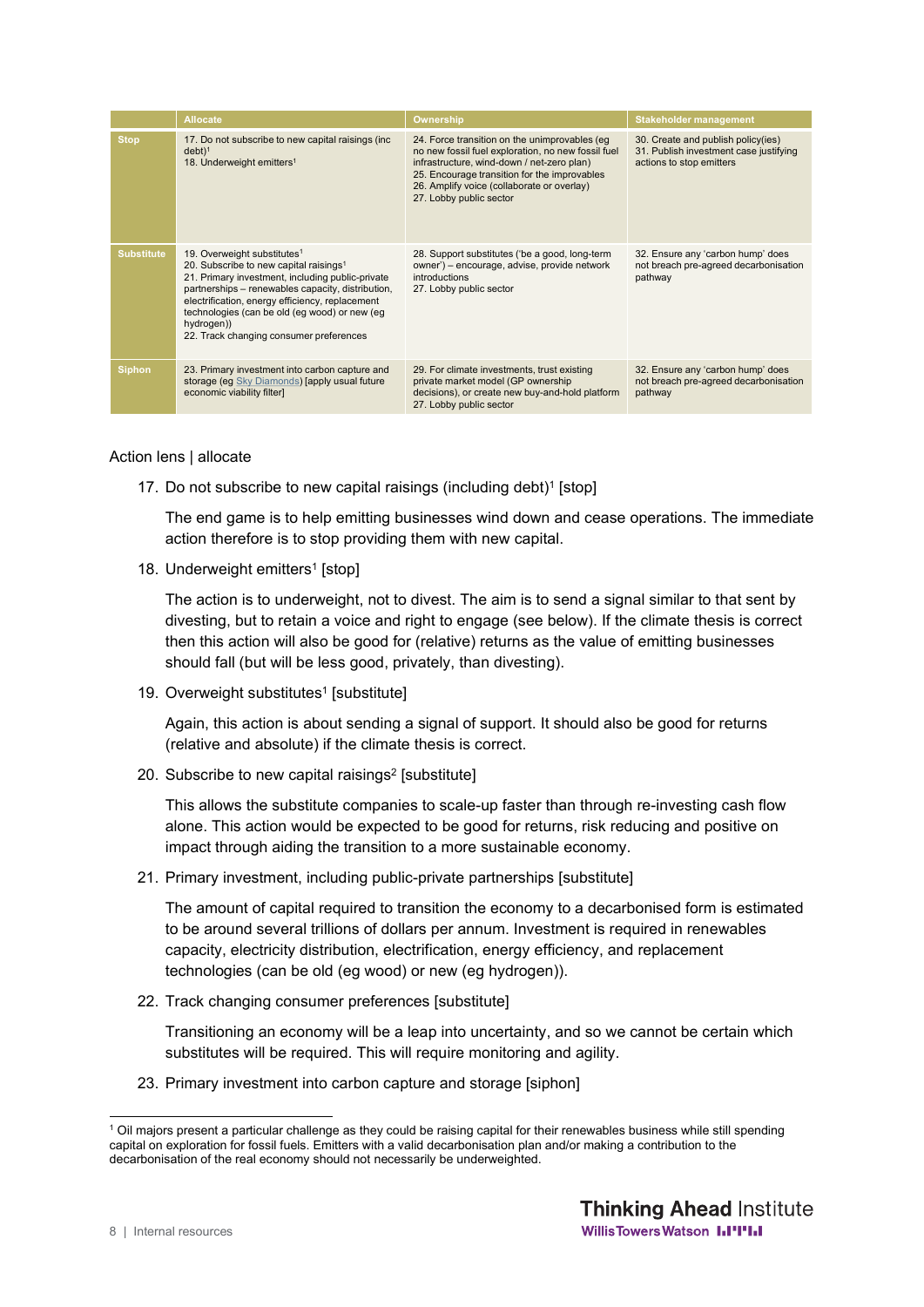We have argued that the ability to remove carbon from the air will be a necessary part of changing the climate trajectory. There will be multiple opportunities to invest new capital to scale up this activity – both via nature-based solutions and new technologies. Not all of these can be expected to produce a positive return and so we must apply the usual future economic viability filter.

#### Action lens | ownership

- 24. Force transition on the unimprovables (eg no new fossil fuel exploration, no new fossil fuel infrastructure, wind-down / net-zero plan) [stop]
- 25. Encourage transition for the improvables [stop]

Here we divide 'emitters' into 'unimprovables', where the objective initially is to engage forcefully so that their emissions do not grow, and then systematically reduced as the business is deliberately shrunk; and 'improvables' where there is a transition path to an emissions-free future for that business.

26. Amplify voice (collaborate or overlay) [stop]

As the objective of the engagement (shutting down profitable businesses) runs counter to the current incentives, all avenues must be explored to make the engagement as effective as possible, by recruiting as many owners to the cause as possible.

27. Lobby public sector [stop | substitute | siphon]

[stop] Reducing emissions will be easier with public sector support, which could be in the form of changing the economics of an emitting business (eg carbon tax) or making activities illegal (eg banning sales of machines which burn fossil fuels – such as vehicles or home boilers / furnaces). The importance of this action is magnified when we consider the size (and headstart) of the lobbying coming from the fossil fuel industry. Lobbying to reduce the power of their lobbying would also qualify here.

[substitute] Persuade the public sector to make life easier / remove obstacles so that substitute companies can grow more quickly.

[siphon] Persuade the public sector to create a supportive environment for the expansion of nature-based solutions and the long-term investment required to develop and scale negative emissions technologies.

28. Support substitutes [substitute]

The action here is to 'be a good, long-term owner' – which could comprise encouraging company management to continue with their strategy, providing advice gleaned from what works in other portfolio companies, and/or providing network introductions.

29. For climate investments, trust existing private market model (GP ownership decisions), or create new buy-and-hold platform [siphon]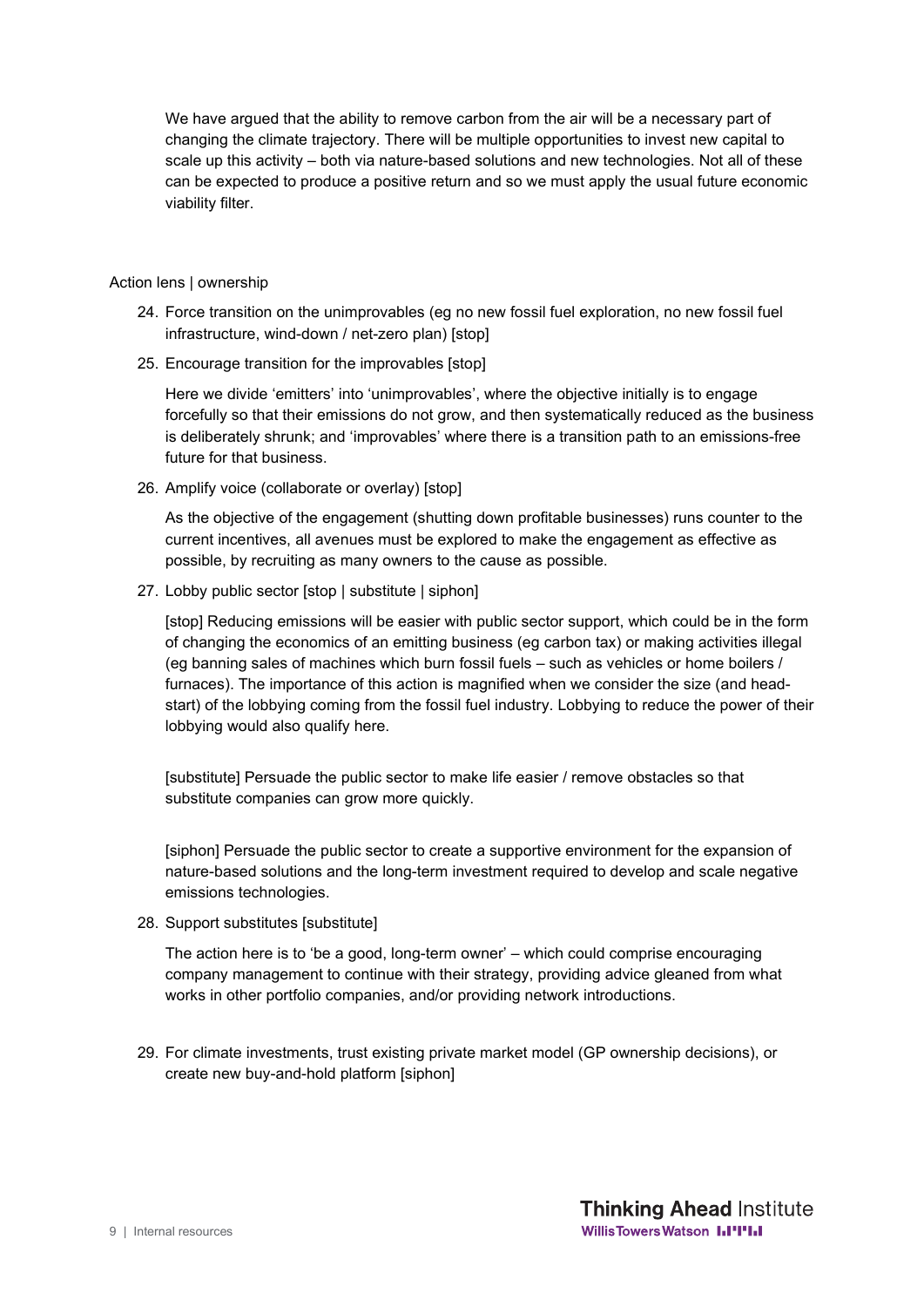The current general partner (GP) model in private equity is up for debate over the net value created. The choice here is work with the model that exists, or create a new model – we suggest an asset owner-owned private market platform that would have more of a focus on buy-and-hold (and scale up) rather than buy-and-sell for short-term financial gain.

#### Action lens | stakeholder management

30. Create and publish policy(ies) [stop]

We anticipate that the decisions required to pursue a net-zero strategy / target changing the climate trajectory will become increasingly hard over time. This is partly because the easy decisions will be taken first, and partly because of the issues around justice as the economic transitions will accumulate rather than dissipate. Consequently, we see published policies as helpful both in the decision making, but also in staying the course.

31. Publish investment case justifying actions to stop emitters [stop]

Committing to shutting down emitting business models will be controversial. We therefore see it as essential for risk management to create and publish an investment case which describes the benefits that will accrue to beneficiaries as a result of the actions.

32. Ensure any 'carbon hump' does not breach pre-agreed decarbonisation pathway [substitute | siphon]

Many things that are currently deemed essential to a zero-carbon future, such as battery factories, electric vehicles, solar panels and wind turbines, all cause greenhouse gases to be emitted during their construction and transport. This can be thought of as a 'carbon hump' that must be cleared to reach the zero-carbon future on the other side. An asset owner wishing to invest in climate solutions that entail a carbon hump will need to monitor and ensure that they do not breach any decarbonisation pathway they have committed to – and will need to report to stakeholders accordingly.

## **OK, done that, where next?**

The 32 ideas above are all aimed at asset owners, but many of them have implications for their asset managers and other service providers. We will pick up that thread in the next paper in this series.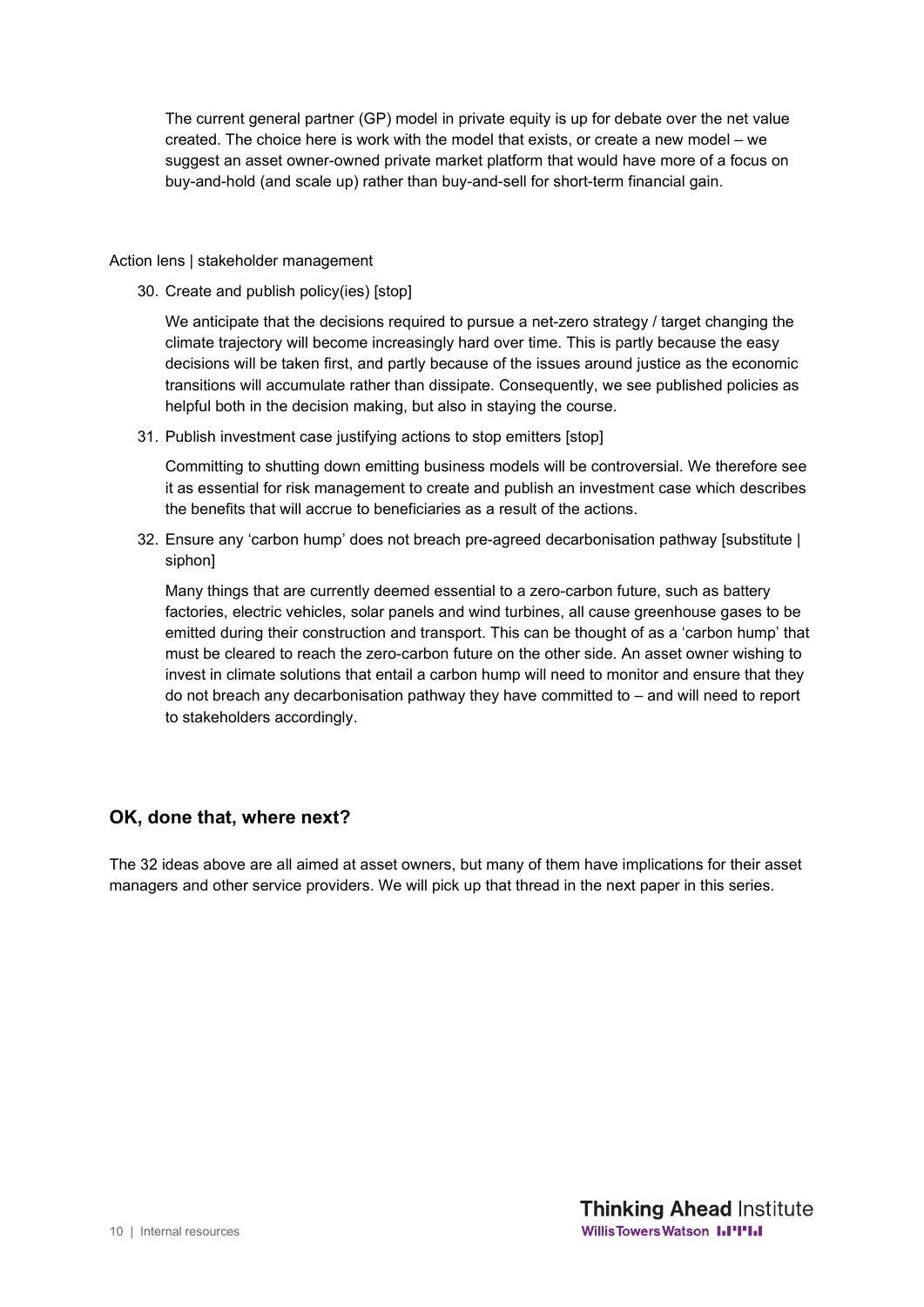# **Limitations of reliance**

Limitations of reliance – Thinking Ahead Group 2.0

This document has been written by members of the Thinking Ahead Group 2.0. Their role is to identify and develop new investment thinking and opportunities not naturally covered under mainstream research. They seek to encourage new ways of seeing the investment environment in ways that add value to our clients.

The contents of individual documents are therefore more likely to be the opinions of the respective authors rather than representing the formal view of the firm.

Limitations of reliance – Willis Towers Watson

Willis Towers Watson has prepared this material for general information purposes only and it should not be considered a substitute for specific professional advice. In particular, its contents are not intended by Willis Towers Watson to be construed as the provision of investment, legal, accounting, tax or other professional advice or recommendations of any kind, or to form the basis of any decision to do or to refrain from doing anything. As such, this material should not be relied upon for investment or other financial decisions and no such decisions should be taken on the basis of its contents without seeking specific advice.

This material is based on information available to Willis Towers Watson at the date of this material and takes no account of subsequent developments after that date. In preparing this material we have relied upon data supplied to us by third parties. Whilst reasonable care has been taken to gauge the reliability of this data, we provide no guarantee as to the accuracy or completeness of this data and Willis Towers Watson and its affiliates and their respective directors, officers and employees accept no responsibility and will not be liable for any errors or misrepresentations in the data made by any third party.

This material may not be reproduced or distributed to any other party, whether in whole or in part, without Willis Towers Watson's prior written permission, except as may be required by law. In the absence of our express written agreement to the contrary, Willis Towers Watson and its affiliates and their respective directors, officers and employees accept no responsibility and will not be liable for any consequences howsoever arising from any use of or reliance on this material or the opinions we have expressed.

Copyright © 2021 Willis Towers Watson. All rights reserved.

Contact details

Tim Hodgson +44 1737 284822 tim.hodgson@willistowerswatson.com